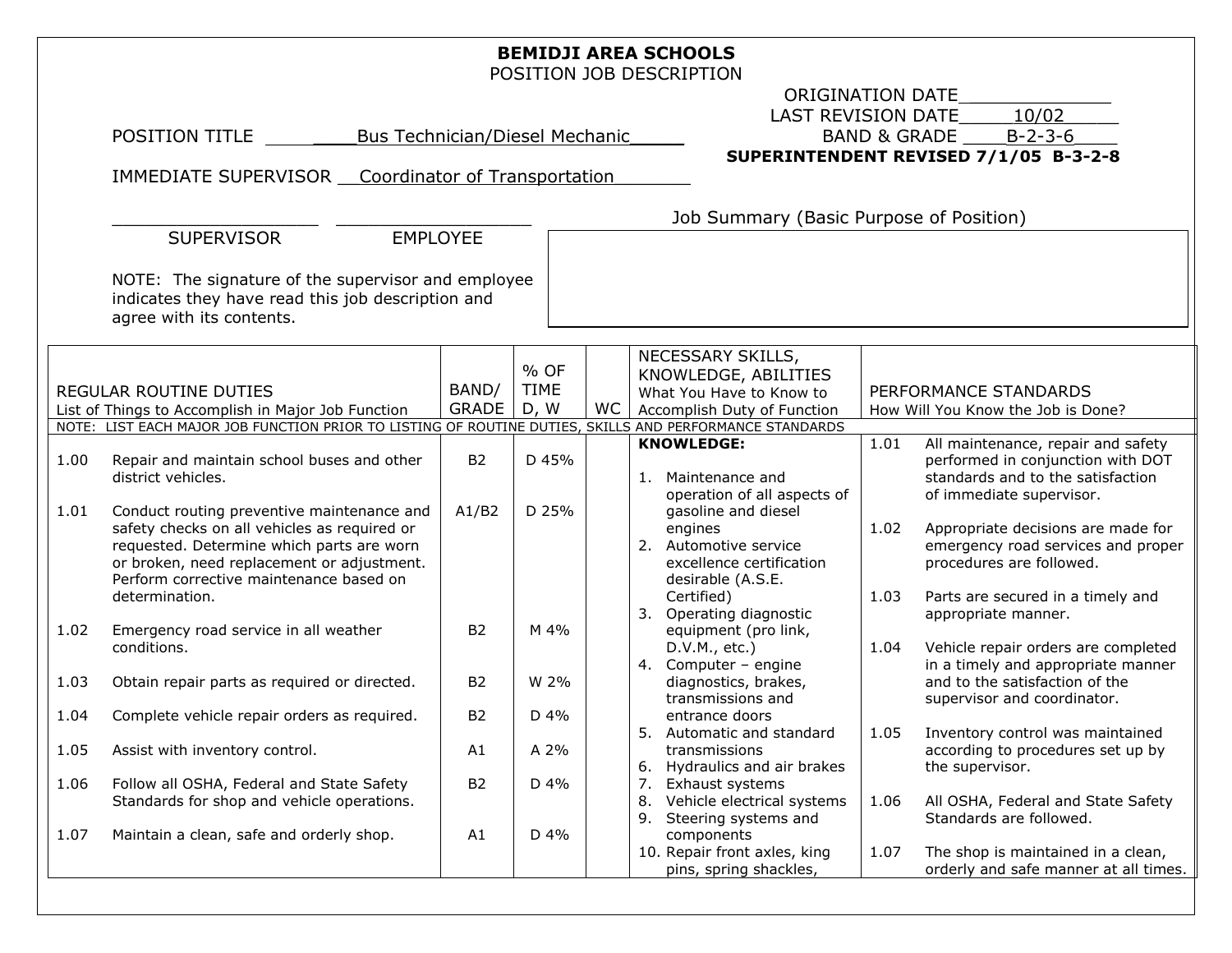| POSITION TITLE<br><b>Bus Technician/Diesel Mechanic</b><br>Page 2 of 3 Pages                            |                                                                                      |       |             |           |                                                |                                    |                                                                   |
|---------------------------------------------------------------------------------------------------------|--------------------------------------------------------------------------------------|-------|-------------|-----------|------------------------------------------------|------------------------------------|-------------------------------------------------------------------|
|                                                                                                         |                                                                                      |       |             |           | NECESSARY SKILLS,                              |                                    |                                                                   |
|                                                                                                         |                                                                                      |       |             |           | KNOWLEDGE, ABILITIES                           |                                    |                                                                   |
| <b>REGULAR ROUTINE DUTIES</b>                                                                           |                                                                                      |       | % OF        |           | What You Have to Know                          |                                    |                                                                   |
|                                                                                                         | List of Things to Accomplish in Major Job                                            | BAND/ | <b>TIME</b> |           | to Accomplish Duty of<br>PERFORMANCE STANDARDS |                                    |                                                                   |
| Function                                                                                                |                                                                                      | GRADE | D, W        | <b>WC</b> | Function                                       | How Will You Know the Job is Done? |                                                                   |
| NOTE: LIST EACH MAJOR JOB FUNCTION PRIOR TO LISTING OF ROUTINE DUTIES, SKILLS AND PERFORMANCE STANDARDS |                                                                                      |       |             |           |                                                |                                    |                                                                   |
|                                                                                                         |                                                                                      |       |             |           |                                                |                                    |                                                                   |
| 1.08                                                                                                    | Perform all other duties as assigned by the                                          | N/B   | W 5%        |           | springs, air ride                              | 1.08                               | Other duties completed to the                                     |
|                                                                                                         | supervisor.                                                                          |       |             |           | suspensions<br>11. Third member two speed      |                                    | satisfaction of the supervisor.                                   |
| 1.09                                                                                                    | Substitute as bus driver when assigned.                                              | N/B   | M 2%        |           | operations, gear set up                        | 1.09                               | Substitute bus driver duties are                                  |
|                                                                                                         |                                                                                      |       |             |           | and adjustments                                |                                    | performed satisfactorily with the                                 |
| 1.10                                                                                                    | Maintain necessary physical conditioning                                             | N/B   | A 1%        |           | 12. Heating and cooling                        |                                    | safety of passengers in mind.                                     |
|                                                                                                         | consisted with commercial driver's license                                           |       |             |           | systems                                        |                                    |                                                                   |
|                                                                                                         | (CDL) requirements.                                                                  |       |             |           | 13. Door and window                            | 1.10                               | Maintain current MNDoT Physical.                                  |
|                                                                                                         |                                                                                      |       |             |           | operations                                     |                                    |                                                                   |
| 1.11                                                                                                    | Maintain individual driving record in                                                | N/B   | A 1%        |           | 14. Headlight adjustment                       | 1.11                               | Maintain current Minnesota                                        |
|                                                                                                         | accordance with commercial driver's license<br>(CDL) standards, including violations |       |             |           | 15. Repair seats<br>16. Operation of repair    |                                    | commercial driver's license (CDL)<br>with school bus endorsement. |
|                                                                                                         | occurring in personal vehicles, which could                                          |       |             |           | equipment                                      |                                    |                                                                   |
|                                                                                                         | result in disqualification.                                                          |       |             |           | 17. Hazardous material                         |                                    |                                                                   |
|                                                                                                         |                                                                                      |       |             |           | 18. Operation and repair of                    | 1.12                               | Submitted to drug and alcohol                                     |
| 1.12                                                                                                    | Submit to pre-employment, reasonable                                                 | N/B   | A 1%        |           | vehicle safety equipment                       |                                    | testing as required.                                              |
|                                                                                                         | suspicion, random, post-accident, return to                                          |       |             |           | 19. Follow maintenance                         |                                    |                                                                   |
|                                                                                                         | duty and follow-up testing for drugs and                                             |       |             |           | manuals                                        |                                    |                                                                   |
|                                                                                                         | alcohol in accordance with 49 CFR, Part 382.                                         |       |             |           | 20. Tire repair and balancing                  |                                    |                                                                   |
|                                                                                                         |                                                                                      |       |             |           | 21. Bus operations                             |                                    |                                                                   |
|                                                                                                         |                                                                                      |       |             |           | 22. Bus laws, rules and<br>regulations         |                                    |                                                                   |
|                                                                                                         |                                                                                      |       |             |           | 23. School bus routes and                      |                                    |                                                                   |
|                                                                                                         |                                                                                      |       |             |           | roads                                          |                                    |                                                                   |
|                                                                                                         |                                                                                      |       |             |           | 24. Two-way communications                     |                                    |                                                                   |
|                                                                                                         |                                                                                      |       |             |           | 25. Understanding district                     |                                    |                                                                   |
|                                                                                                         |                                                                                      |       |             |           | maps, roads and road                           |                                    |                                                                   |
|                                                                                                         |                                                                                      |       |             |           | conditions                                     |                                    |                                                                   |
|                                                                                                         |                                                                                      |       |             |           | <b>ABILITIES:</b>                              |                                    |                                                                   |
|                                                                                                         |                                                                                      |       |             |           |                                                |                                    |                                                                   |
|                                                                                                         |                                                                                      |       |             |           | Perform repair service<br>ı.                   |                                    |                                                                   |
|                                                                                                         |                                                                                      |       |             |           | 2. Operate all repair                          |                                    |                                                                   |
|                                                                                                         |                                                                                      |       |             |           | equipment                                      |                                    |                                                                   |
|                                                                                                         |                                                                                      |       |             |           | 3. Fabricate and modify                        |                                    |                                                                   |
|                                                                                                         |                                                                                      |       |             |           | 4. Follow instructions<br>5.<br>Listen         |                                    |                                                                   |
|                                                                                                         |                                                                                      |       |             |           | 6. Communicate                                 |                                    |                                                                   |
|                                                                                                         |                                                                                      |       |             |           |                                                |                                    |                                                                   |
|                                                                                                         |                                                                                      |       |             |           |                                                |                                    |                                                                   |